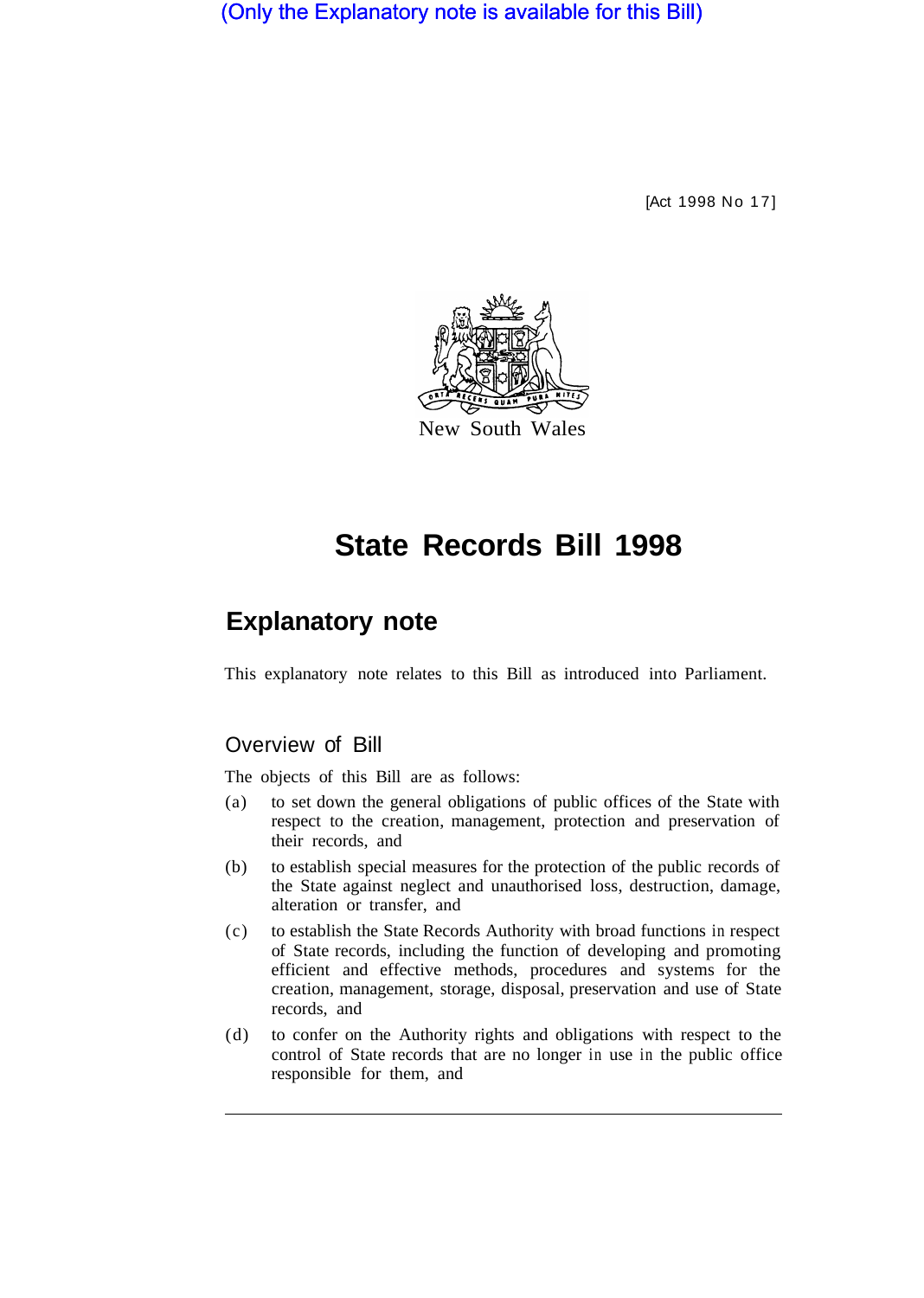Explanatory note

- (e) to provide for the recovery of State records owned by the State that are outside the control of the State without lawful authority, and
- (f) to confer an entitlement to public access to those State records that are at least 30 years old and open to public access under the Act, and
- (g) to provide for miscellaneous matters, including the establishment of a Board of the Authority.

The Bill also repeals the *Archives Act 1960* and makes consequential amendments to various Acts, and contains provisions of a savings and transitional nature.

#### Outline of provisions

#### **Part 1 Preliminary**

**Clause 1** sets out the name (also called the short title) of the proposed Act.

**Clause 2** provides for the commencement of the Act on a day or days to be appointed by proclamation.

**Clause 3** contains definitions and other interpretative provisions. Important definitions include:

*public office* which is given a wide meaning that includes the following:

- (a) Government departments and like bodies including bodies established for a public purpose by Act,
- (b) local councils and county councils,
- (c) the Cabinet and the Executive Council,
- (d) the office and official establishment of the Governor,
- (e) the Houses of Parliament,
- (f) courts and tribunals,
- (g) State collecting institutions (the State Library and the *Art* Gallery, for example),
- (h) Royal Commissions and Commissions of Inquiry,
- (i) State owned corporations.

*State record* which means any record made and kept, or received and kept, by any person in the course of the exercise of official functions in a public office, or for any purpose of a public office, or for the use of a public office.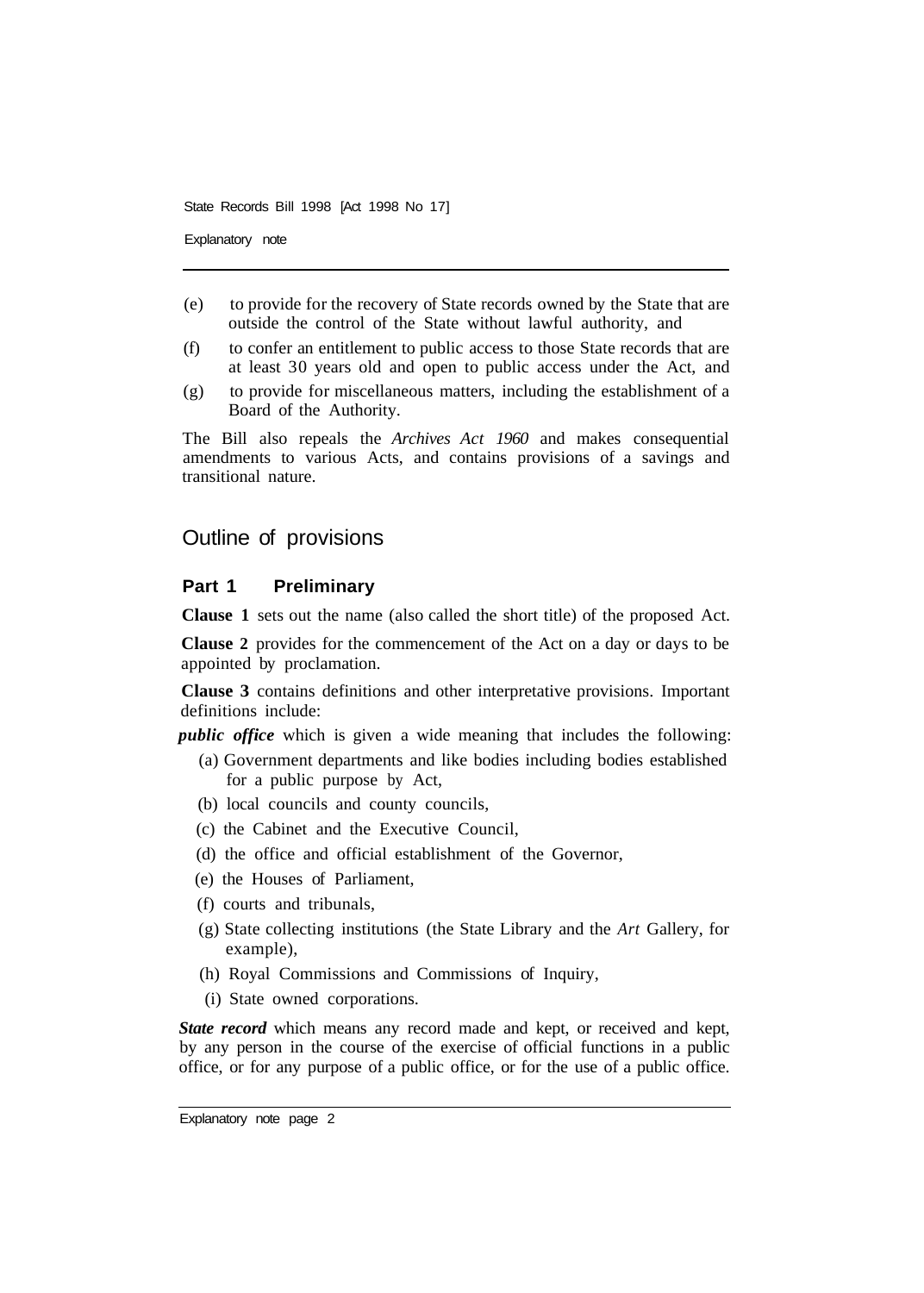Explanatory note

**State archive** which means a State record that the Authority has control of under the Act.

**Clause 4** excludes Aboriginal relics from the operation of the Act.

**Clause 5** provides that the Act does not apply to private records in the collection of a State collecting institution and, except to the extent that the institution and the Authority otherwise agree, does not apply retrospectively to the existing collection of a State collecting institution.

**Clause 6** details what is meant by "control" of State records in the context of the Act.

**Clause 7** explains what is meant by the public office that is "responsible" for a State record.

**Clause 8** provides for a private body that is a successor to a public office to be regarded as a public office in respect of State records of the public office that come under its control.

#### **Part 2 Records management responsibilities of public off ices**

**Clause 9** provides that the Part does not apply to the Governor, the Houses of Parliament or courts and tribunals, except to the extent that they may agree with the Authority.

**Clause 10** imposes a duty on the CEOs of public offices to ensure compliance with the Act and the regulations.

**Clause 11** imposes general duties on public offices to ensure the safe custody and proper preservation of State records.

**Clause 12** requires public offices to make and keep records and institute a records management program in accordance with standards and codes of best practice under clause 13.

**Clause 13** provides for the approval by the Authority of standards and codes of best practice for records management by public offices.

**Clause 14** requires public offices to maintain accessibility to records that are dependent for their accessibility on particular equipment or technology.

**Clause 15** entitles the Authority to access to State records so that the Authority can monitor compliance with the Act and the regulations.

**Clause 16** provides for the Director-General of The Cabinet Office to be the CEO of certain public offices, such as the Cabinet, and enables the regulations to specify who the CEO is in certain other cases.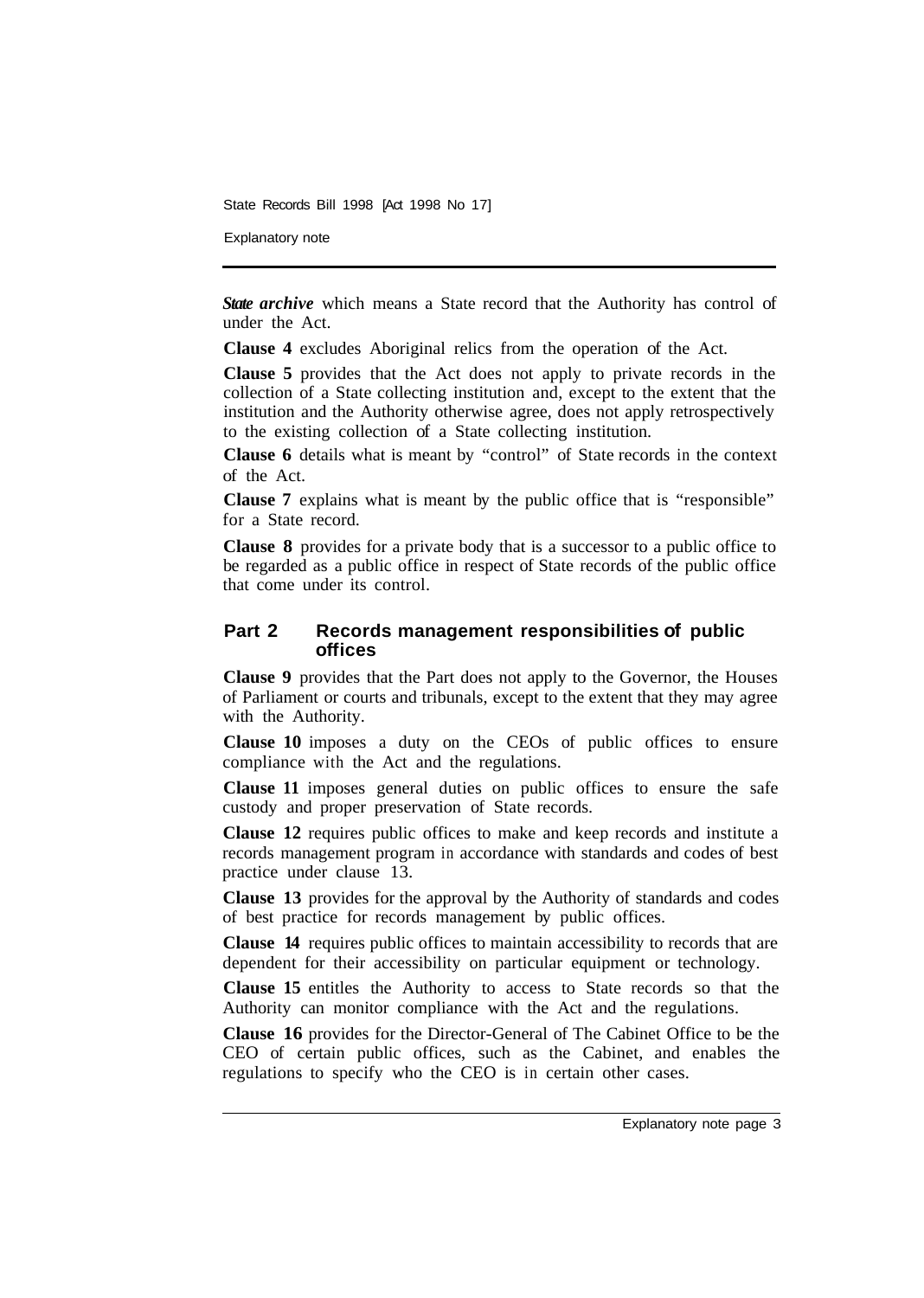Explanatory note

**Clause 17** provides a mechanism for the resolution of disputes that might occur between a public office and the Authority, including a review by the responsible Ministers and ultimately referral to the Premier.

**Clause 18** authorises the Authority to make special arrangements by agreement with a public office exercising inter-government functions.

**Clause 19** authorises the Authority to provide services in all aspects of records management.

**Clause 20** provides for the Authority to report any failure by a public office to comply with the Act or regulations.

#### **Part 3 Protection of State records**

**Clause 21** prohibits certain actions with respect to State records, such as abandoning, disposing, selling, damaging, altering or neglecting a State record. The Authority can give permission for action that would otherwise be an offence under the provision. The section contains an exception for acts done in the course of normal administrative practice.

**Clause 22** provides for what is meant by "normal administrative practice".

**Clause 23** prevents the Authority refusing permission for the sale of a State record in private ownership unless the Authority has first offered to buy the record at market value.

**Clause 24** requires the consent of the responsible public office before the Authority can consent to the disposal of a State record that is not yet a State archive (that is, a record that the Authority has taken control of because it is no longer in use in a public office).

**Clause 25** requires the Authority to consult with the Director-General of National Parks and Wildlife before permitting the disposal of a record concerning Aboriginal heritage.

#### **Part 4 Authority entitled to control of State records not currently in use**

**Clause 26** provides that the Part does not apply to the Governor, the Houses of Parliament or courts and tribunals, except to the extent that they may agree with the Authority.

Explanatory note page 4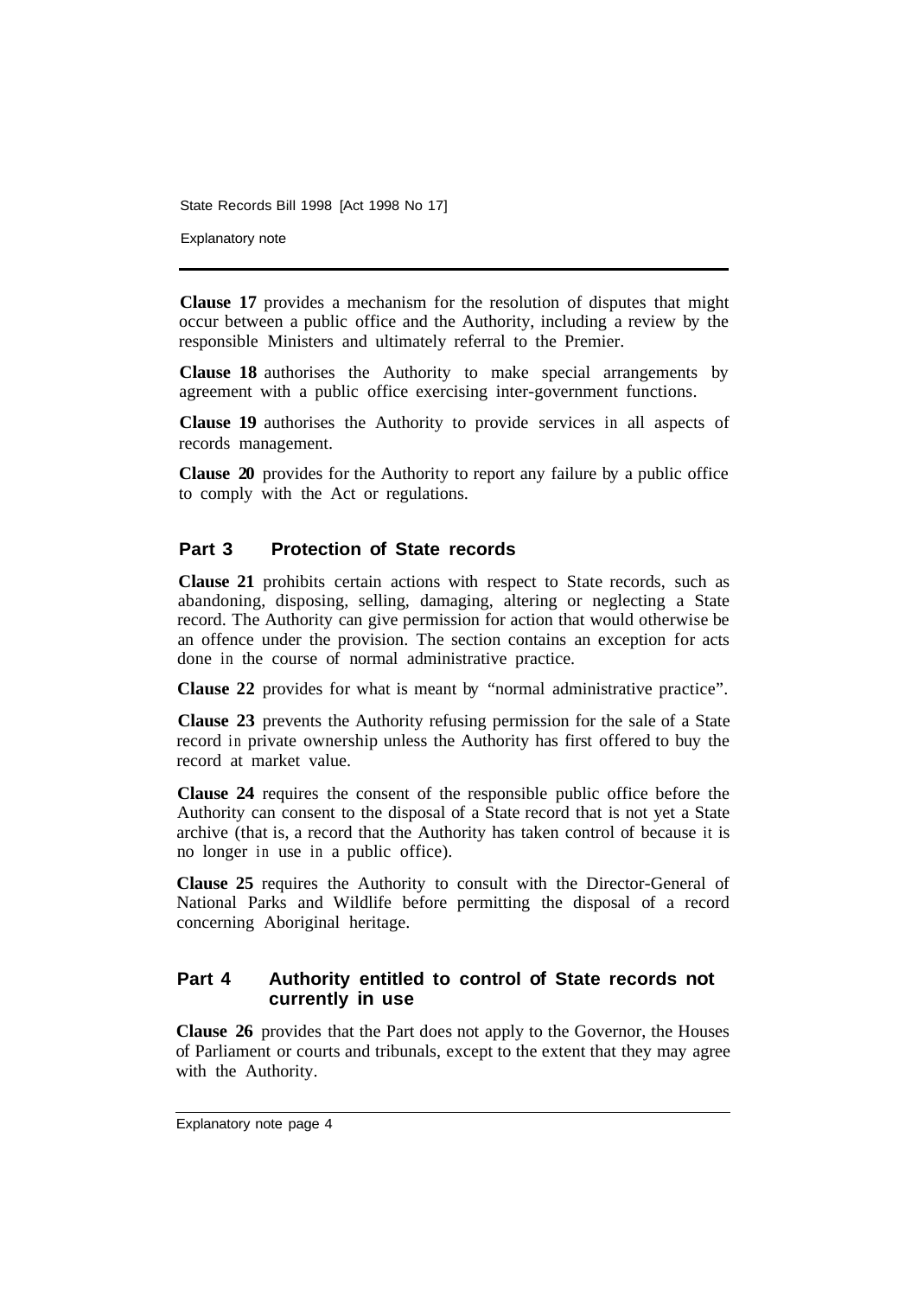Explanatory note

**Clause 27** entitles the Authority to control of any State record that is no longer in use for official purposes in the responsible public office.

**Clause 28** creates a presumption that once a State record is 25 years old it is no longer in use for official purposes unless the public office has made a *still in use determination* for the record.

**Clause 29** requires State records to be made available to the Authority when the Authority becomes entitled to control of them.

**Clause 30** explains how the Authority takes control of a record.

**Clause 31** provides that the Authority is not required to take control of a record just because it is entitled to do so.

**Clause 32** provides a mechanism by which a public office can require the Authority to take control of a record once it is 25 years old.

**Clause 33** provides that the Authority's entitlement to control a State record does not affect any other right or interest of some other person in the record.

**Clause 34** provides that a duty of secrecy or confidentiality does not prevent compliance with the requirements of the Part.

**Clause 35** entitles a public ofice to the return of a State record that is required for use. The right of return is usually a right to temporary custody of a copy of the record.

**Clause 36** imposes requirements on agreements and arrangements under which the Authority allows some other person to have possession or custody of a State archive, so that the archive is protected and still available for public access under the Act.

#### **Part 5 Recovery of estrays and other State records**

**Clause 37** provides a definition of *estray,* which means a State record that is owned by the State but is unlawfully outside the control of the responsible public office.

**Clause 38** creates a general presumption that a State record is owned by the State. The presumption is rebutted in certain circumstances.

**Clause 39** gives the Authority power to inspect a record that the Authority believes to be an estray.

**Clause 40** gives the Authority power to issue a direction to a person who has possession or custody of a record that the Authority believes is an estray, preventing the person from selling, disposing of or exporting the record.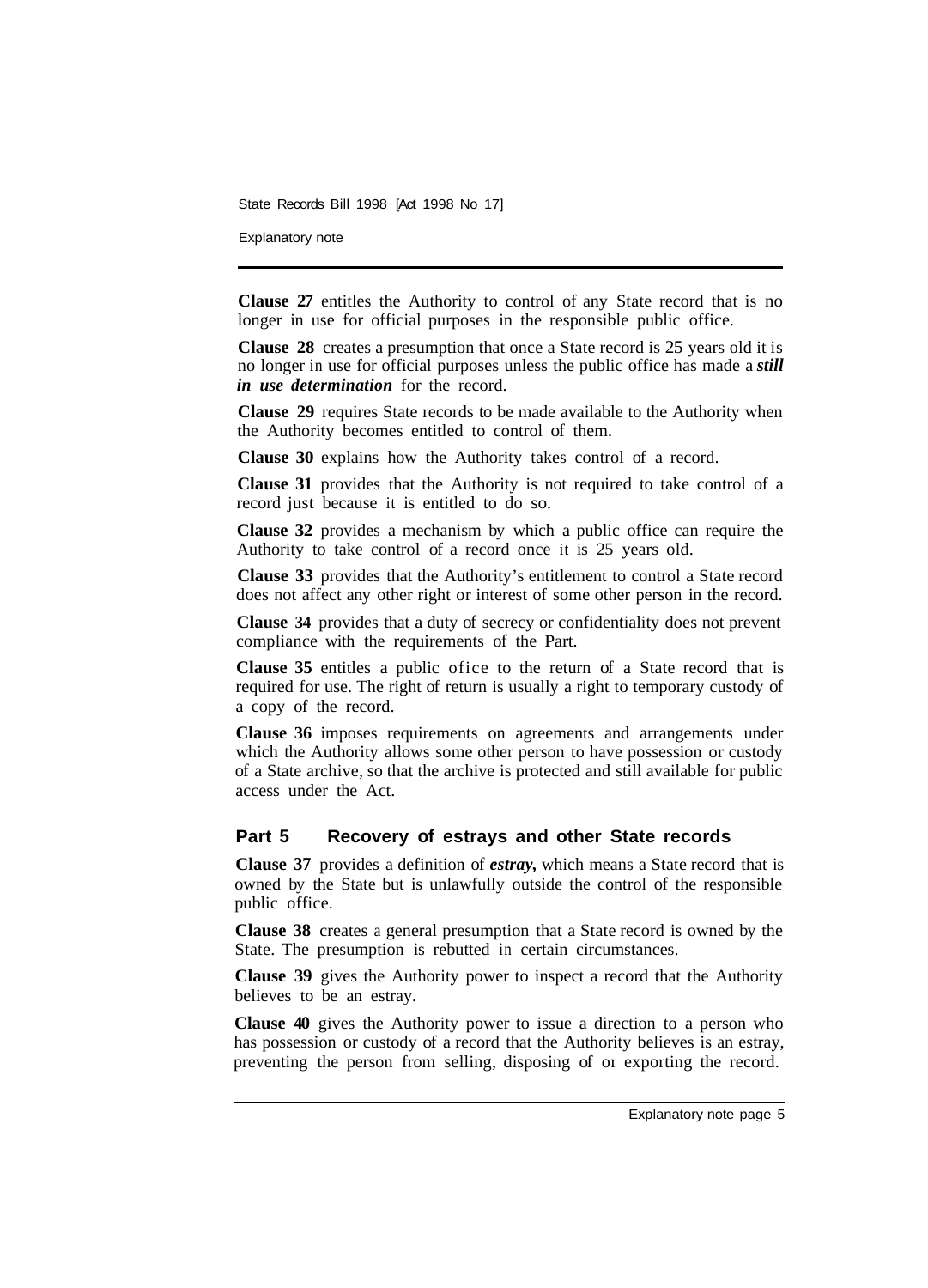Explanatory note

**Clause 41** provides for the Authority to give directions to public offices for the recovery of estrays and to assist public offices to recover estrays.

**Clause 42** authorises the Authority to commence court proceedings for the recovery of an estray and to direct that possession of a record be given to the Authority pending the outcome of any such proceedings.

**Clause 43** provides that no limitation period is a bar to recovery of an estray.

**Clause 44** authorises the Authority to enter into an agreement with a person who has possession of an estray, for the purpose of ensuring the preservation, security and confidentiality of and public access to the record.

**Clause 45** provides for a court on the application of the Authority to order the transfer to the Authority of a State record that is in private hands and that the Authority considers to be of archival significance. The clause provides for the Authority to pay compensation to a person who suffers loss as a result of the transfer.

**Clause 46** authorises the Authority to issue directions for the protection of a record that is or is proposed to be the subject of an application under clause 45.

**Clause 47** authorises the Authority to acquire State records by purchase and otherwise.

**Clause 48** provides for the application of the Part outside New South Wales and for the application in New South Wales of the corresponding provisions of the laws of other Australian jurisdictions.

#### **Part 6 Public access to State records after 30 years**

**Clause 49** provides that the Part does not apply to the Governor, the Houses of Parliament or courts and tribunals, except to the extent that they may agree with the Authority.

**Clause 50** provides that State records are *in the open access period* when they are at least 30 years old.

**Clause 51** requires public offices to give an access direction for all their records that are in the open access period. The direction can either be an open to public access direction or a closed to public access direction.

**Clause 52** provides for the basis on which public offices are to decide whether records in the open access period should be open or closed to public access.

Explanatory note page 6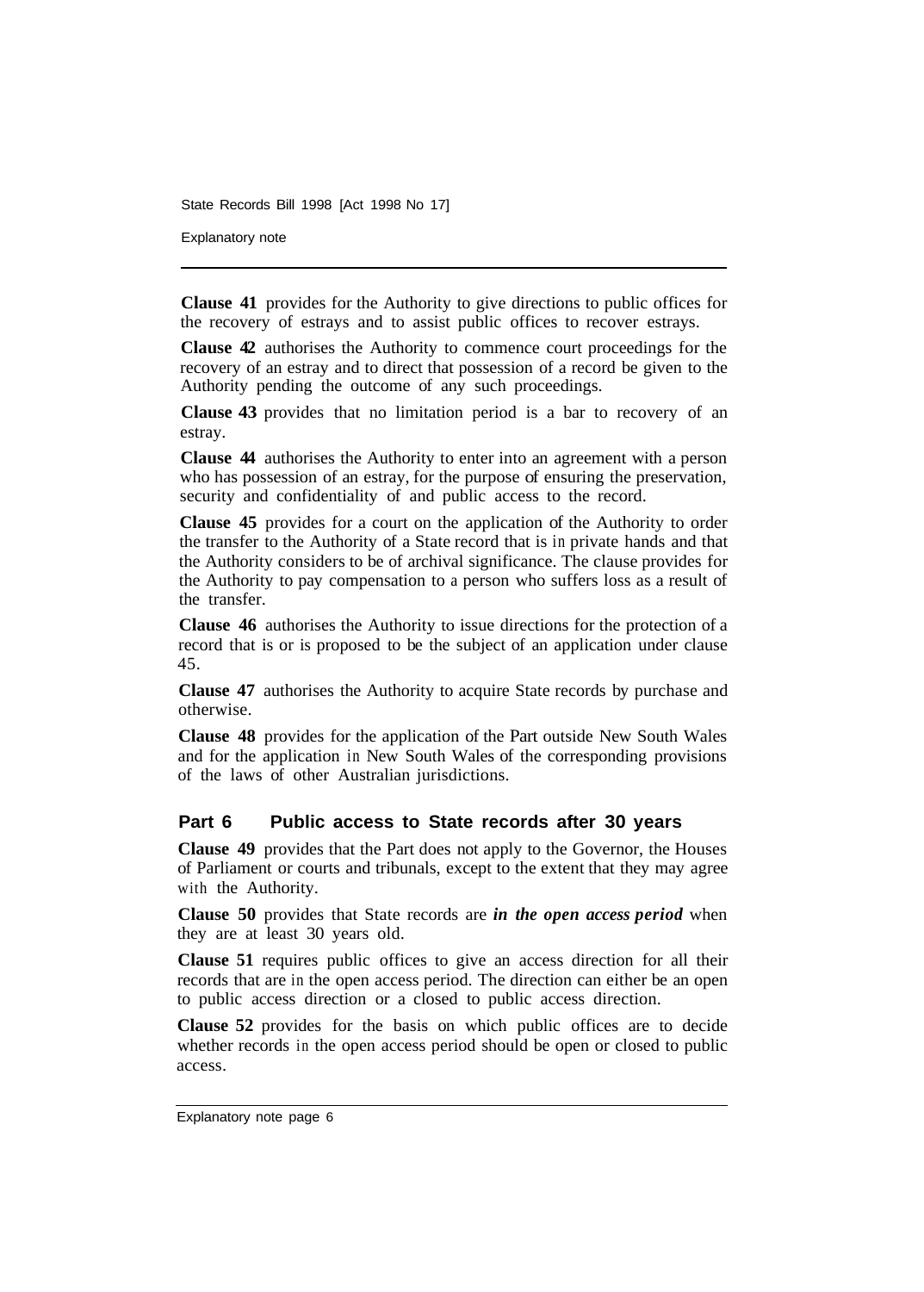Explanatory note

**Clause 53** provides that a secrecy provision in another Act does not apply to prevent the giving of access to records in the open access period.

**Clause 54** provides a mechanism for a person to apply for an OPA direction for a record that is not the subject of any access direction.

**Clause 55** sets out the procedures for the giving and revoking of access directions.

**Clause 56** makes it clear that the fact that a State record is the subject of a closed to public access direction does not affect any entitlement to access under the *Freedom of Information Act.* 

**Clause 57** authorises a public office to make State records available for public access under the Act even though they are not yet in the open access period.

**Clause 58** provides for the giving of special access, in accordance with arrangements approved by the Premier, to State records that are not otherwise open to public access under the Act.

**Clause 59** authorises the Authority to withhold State archives from public access under the Act if necessary for ensuring the safe custody and proper preservation of the record.

**Clause 60** provides for the procedures for the giving of access in accordance with the Act, including the means by which access will be given and the person responsible for giving the access.

**Clause 61** requires the Authority to keep a register of access directions in force under the Act.

**Clause 62** confers protections from liability in connection with the giving of access under the Act.

#### **Part 7 The Authority and the Board**

**Clause 63** establishes the Authority as a body corporate with the full name of State Records Authority of New South Wales.

**Clause 64** provides that the Authority is subject to the direction and control of the Minister, except in respect of its functions under clause 21 (Protection measures).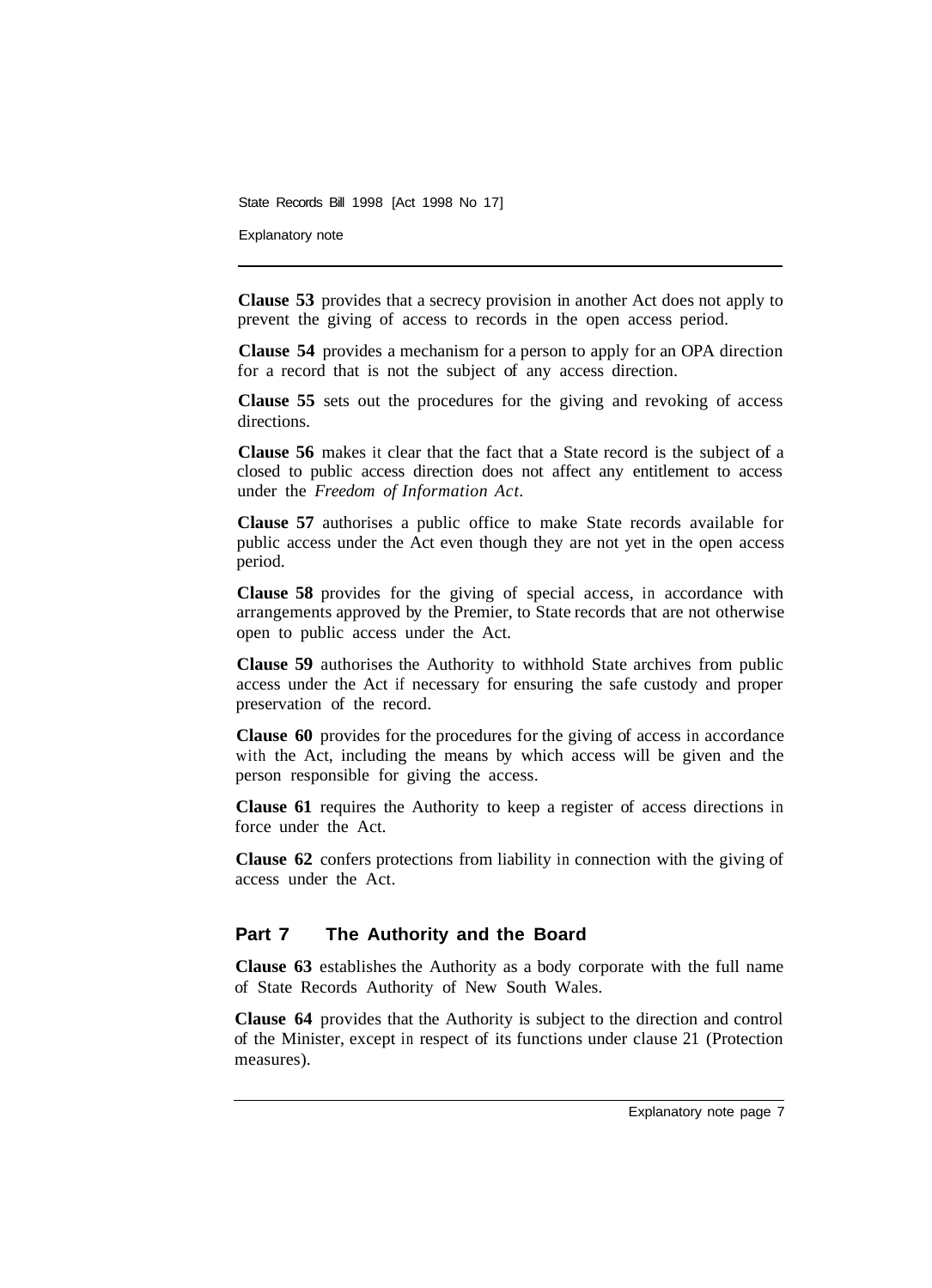Explanatory note

**Clause 65** provides for the Authority to be managed and controlled by the Director in accordance with policies determined by the Board of the Authority.

**Clause 66**  sets out a general statement of the principal functions of the Authority.

**Clause 67**  allows the Authority to delegate its functions to certain approved persons.

**Clause 68**  authorises the employment of public servants to staff the Authority.

**Clause 69**  establishes a 9 member Board of the Authority.

**Clause 70**  provides for the functions of the Board.

**Clause 71**  provides that the Director is entitled to attend and participate (but not vote) at meetings of the Board.

#### **Part 8 Miscellaneous**

**Clause 72** empowers the Authority to apply for an injunction to prevent a contravention of the Act.

**Clause 73** imposes a duty of confidentiality on persons who acquire information in the course of exercising functions under the Act.

**Clause 74** protects persons engaged in the administration of the Act from personal liability for acts and omissions in good faith.

**Clause 75** confers certain functions on the Authority with respect to the copying and publishing of State archives.

**Clause 76** allows the Attorney General to authorise the Authority to exercise Crown copyright in a State archive.

**Clause 77** authorises the Authority to issue a conclusive certificate as to the loss or destruction of a State record.

**Clause 78** provides for proceedings for offences to be taken in a Local Court.

**Clause 79** gives effect to the Schedule of savings and transitional provisions (Schedule 3).

**Clause 80** repeals the *Archives Act* 1960 and gives effect to the Schedule of consequential amendments to other Acts (Schedule 4).

**Clause 81** provides a general regulation making power.

**Clause 82** provides for a review of the Act by the Minister after 5 years.

Explanatory note page 8